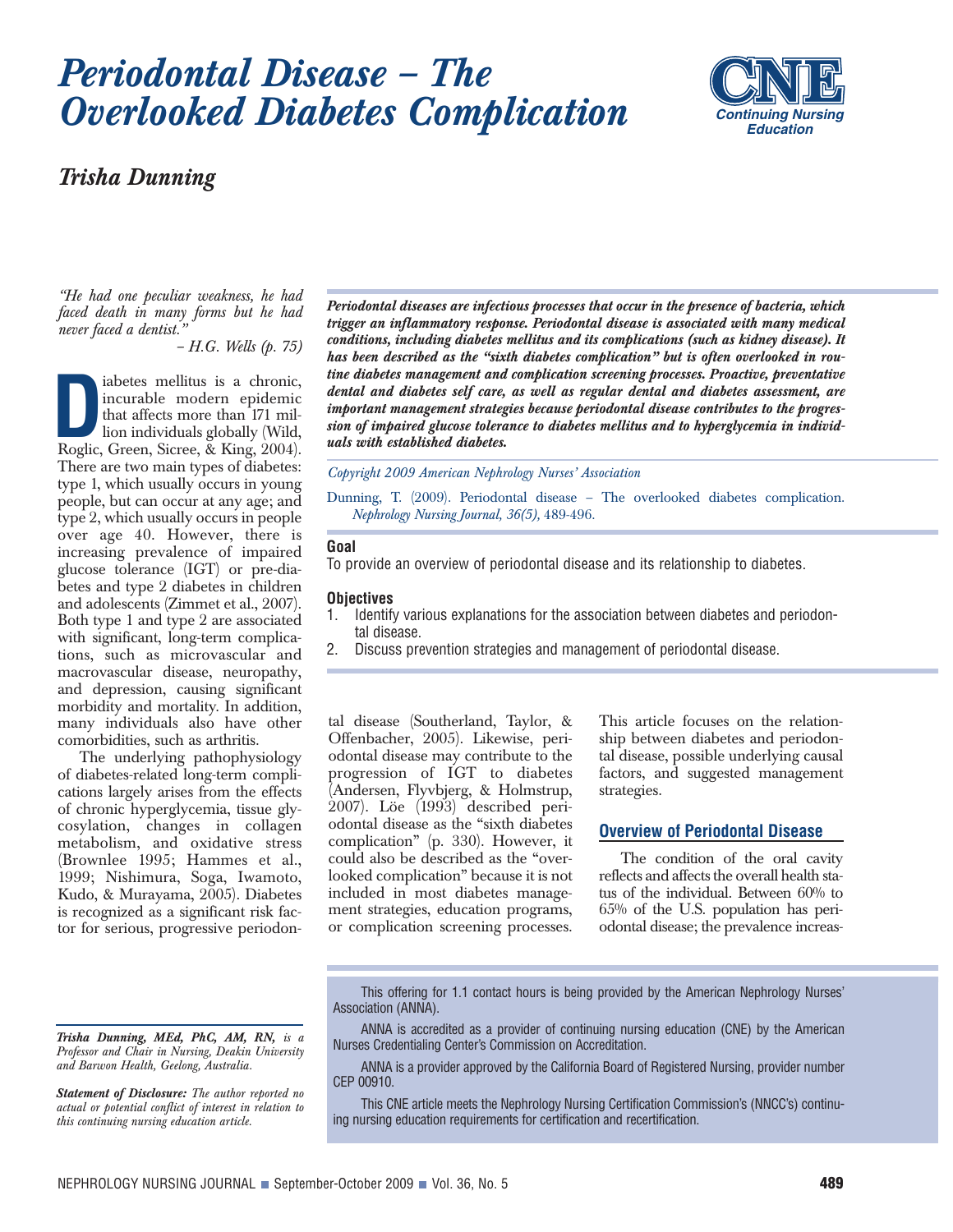es to 85% to 90% in individuals with diabetes (Iacopino, 2001). The chronic effect of hyperglycemia enhances the formation of biologically active glycosylated proteins and lipids, which promote inflammation and potentiate the effects of periodontal infection (Lalla, Lamster, Drury, Fu, & Schmidt, 2000). In addition, lipopolysaccharide (LPS), a bacterial endotoxin, plays a role via the actions of Toll-like protein receptors, which stimulate the inflammatory response and the immediate immune response (Takeda & Akira, 2005). The immune response to infection is altered in the presence of hyperglycemia; white cell mobility and phagocytic capacity is reduced.

Various explanations for the association between diabetes and periodontal disease have been proposed, including:

- Microvascular disease.
- Changes in the composition of gingival cervicular fluid.
- Altered collagen metabolism.
- The formation of irreversible advanced glycated end products that are associated with oxidative stress, which in turn affects the structure and function of the basement membranes, particularly in small blood vessels: therefore, it contributes to microvascular disease.
- Altered immune response and changed white cell function during hyperglycemia that contribute to delayed wound healing and infection control.
- Changes in the flora of the oral cavity and overgrowth of anerobes, such as *Porphyromonas gingivalis* and *Actinobacillus actinomycetemcomitans*.
- Over expression of inflammatory cytokines, such as interleukin-1β, tumor necrosis factor, and prostaglandin  $E_2$ .
- Genetic predisposition (Iacopino, 2001).

#### **Risk Factors**

Risk factors that influence the development of periodontal disease include:

• Inadequate knowledge about oral health and diabetes mellitus cou-

#### **Table 1 General Signs and Symptoms of Periodontal Disease**

**There are differences in the symptoms individuals experience. Some or all of the signs and symptoms may be present, depending on the severity of the disease. Many symptoms are similar to those caused by other diseases and can be overlooked or misdiagnosed, and treatment can be delayed. All healthcare providers should ask relevant questions and perform an oral examination to detect these signs and symptoms and refer the individual to a dentist.**

- Swollen, tender, red gums
- Bleeding while brushing the teeth or flossing, or when eating hard foods
- Receding gums due to the destruction of ligaments and gingival tissues around the teeth and bone.
- Loose teeth or wide spaces between the teeth that develop over time
- Persistent halitosis
- Ill-fitting dentures (can rub on the gums and lead to ulceration; consequently, the individual may avoid wearing their dentures or avoid eating hard foods)
- Worn or chipped teeth
- Plaque
- Caries
- Pus around the teeth and gums
- Changes in jaw alignment, which affect the bite
- Difficulty eating
- Oral candida

pled with inadequate oral health care and none or irregular dental assessments.

- Smoking.
- Hormone changes in girls and women.
- IGT and diabetes mellitus and their associated complications, such as cardiovascular disease and kidney disease. Diabetes mellitus is a primary cause of end stage renal disease (ESRD). ESRD is associated with severe stomatitis, and the majority of ESRD patients on dialysis develop serious gingivitis and periodontal disease (Choudhury & Luna-Salazar, 2008).
- Obesity.
- Poor nutrition, which often has many inter-related causal factors, such as obesity, excess alcohol intake, changed taste sensation, eating disorders, gastrointestinal disease, cancer, increasing age, cognitive decline, depression, and socioeconomic factors (cost).
- Persistent stress, which lowers immunity and reduces resistance to infection. Stress also affects an individual's ability for self care.
- Some medicines, such as antidepressants and antihypertensive agents, reduce saliva secretion and lead to xerostomia. Other medicines, such as phenytoin, cyclosporine, and nifedipine, may cause gum enlargement, which increases plaque deposition.
- Systemic illnesses, such as osteoporosis, Alzheimer's disease, AIDS, and cancer.

Once periodontal disease and diabetes occur together, a vicious cycle develops: diabetes predisposes the individual to periodontal disease, which in turn contributes to hyperglycemia, which affects other tissues and organs, including the oral cavity. Preventing and/or effectively managing periodontal disease can reduce hyperglycemia, insulin requirements, and  $Hb_{A1c}$  (Danesh, Collins, Appleby, & Peto, 1998). Periodontal infection is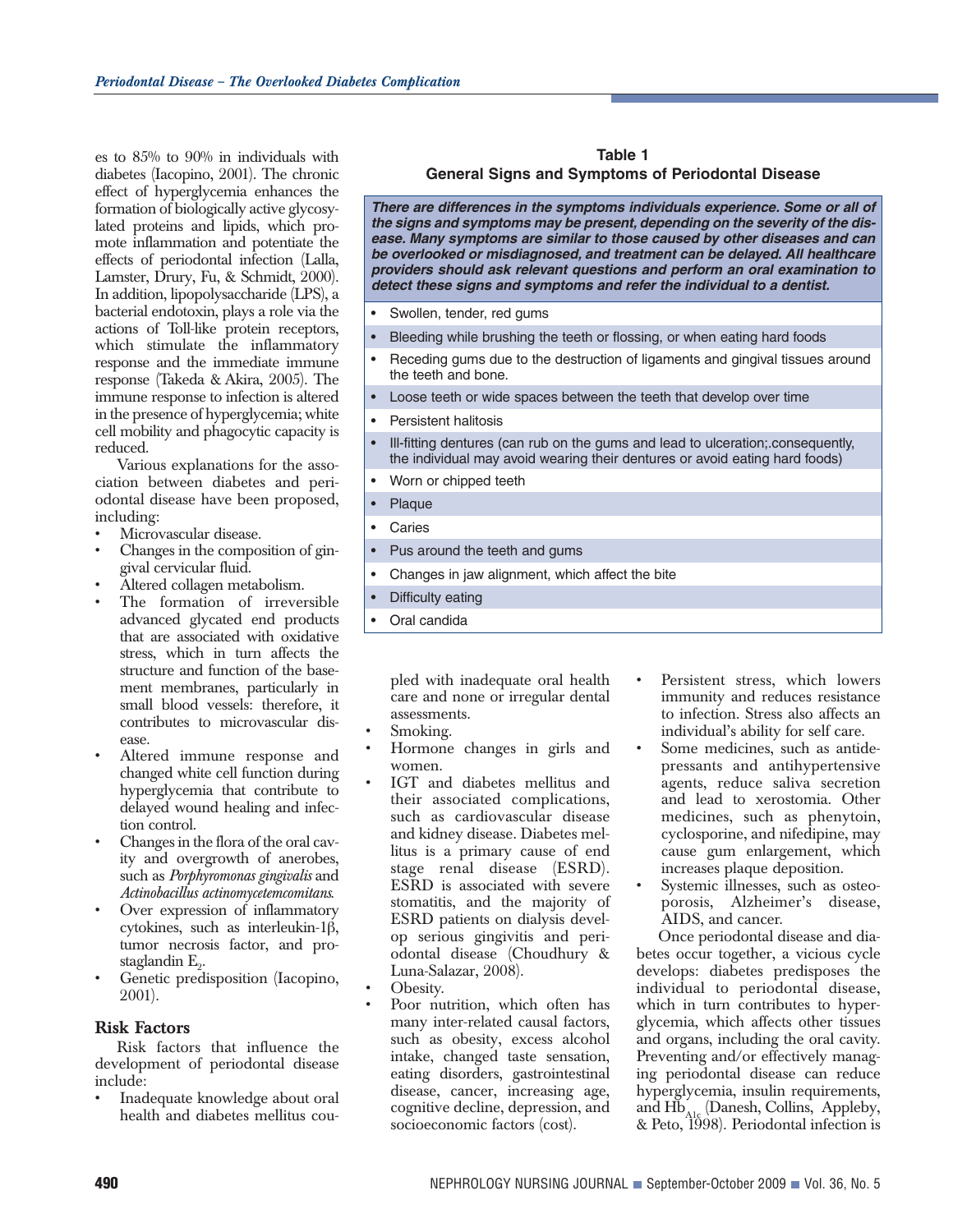

#### **Table 2**

#### **Oral Complications Associated with Diabetes, Proposed Underlying Causal Mechanisms, Common Signs and Symptoms, and Management**

**Regular dental examination is important to detect these complications early. Early referral to a dentist and then regular assessment is recommended. Management should be collaborative to ensure the oral problem is treated effectively and the blood glucose is adequately controlled.**

| Gingivitis or inflammation of<br>Infection as a<br>May be painless.<br>the gums affects about 90%<br>consequence of plaque,<br>Bleeding may occur and is<br>$\bullet$<br>$\bullet$<br>sometimes associated with<br>of the population. If untreated,<br>which harbors bacteria<br>$\bullet$<br>it can progress to periodontitis.<br>particularly anaerobes<br>oral contraceptive use by<br>Ulceration may be present,<br>women, and during<br>and in childhood, may be<br>second pregnancies. It<br>due to Herpes simplex<br>may be a sign of bleeding<br>may be needed<br>stomatitis<br>disorders or be associated<br>Acute necrotising<br>with anticlotting medicines,<br>$\bullet$<br>ulcerative gingivitis<br>which are frequently<br>(Vincent's disease)<br>required by individuals with<br>agents/insulin)<br>mainly occurs in<br>diabetes.<br>Manage pain<br>$\bullet$<br>Red, swollen, gingival<br>immunocompromised<br>$\bullet$<br>education<br>adults (HIV, chemothera-<br>margins.<br>py), and individuals with<br>Halitosis, bleeding, and<br>$\bullet$<br>malnutrition and poor oral<br>fever suggest acute<br>necrotising gingivitis.<br>hygiene<br>Periodontitis is often<br>Accumulation of plaque is<br>Plaque and calculus<br>$\bullet$<br>$\bullet$<br>preceded by gingivitis and<br>often associated with<br>Red, swollen, tender gum<br>$\bullet$<br>may become chronic<br>untreated gingivitis, which<br>margins.<br>polishing<br>Pockets of infection around<br>(pyorrhea).<br>leads to destruction of the<br>$\bullet$<br>$\bullet$<br>ment: X-ray<br>periodontal ligaments,<br>the teeth and gums<br>tissues, and bone around<br><b>Bleeding gums</b><br>$\bullet$<br>the teeth<br>Loose teeth<br>$\bullet$<br>Kidney disease, especially<br>Halitosis - however,<br>$\bullet$<br>if inadequately treated or<br>halitosis can also be<br>agents/insulin)<br>dialysis is required<br>caused by food, smoking,<br>alcohol, some medicines,<br>diabetic ketoacidosis<br>antibiotics, such as<br>(acetone breath), and | <b>Complication</b> | <b>Causal Mechanisms</b> | <b>Signs and Symptoms</b> | <b>Management</b>                                                                                                                                                                                                                                                                                                                                                                                                                                                                                                                                                                                                                                                                                                                                                                                                                                    |
|---------------------------------------------------------------------------------------------------------------------------------------------------------------------------------------------------------------------------------------------------------------------------------------------------------------------------------------------------------------------------------------------------------------------------------------------------------------------------------------------------------------------------------------------------------------------------------------------------------------------------------------------------------------------------------------------------------------------------------------------------------------------------------------------------------------------------------------------------------------------------------------------------------------------------------------------------------------------------------------------------------------------------------------------------------------------------------------------------------------------------------------------------------------------------------------------------------------------------------------------------------------------------------------------------------------------------------------------------------------------------------------------------------------------------------------------------------------------------------------------------------------------------------------------------------------------------------------------------------------------------------------------------------------------------------------------------------------------------------------------------------------------------------------------------------------------------------------------------------------------------------------------------------------------------------------------------------------------------------------------------------------------------------------------|---------------------|--------------------------|---------------------------|------------------------------------------------------------------------------------------------------------------------------------------------------------------------------------------------------------------------------------------------------------------------------------------------------------------------------------------------------------------------------------------------------------------------------------------------------------------------------------------------------------------------------------------------------------------------------------------------------------------------------------------------------------------------------------------------------------------------------------------------------------------------------------------------------------------------------------------------------|
|                                                                                                                                                                                                                                                                                                                                                                                                                                                                                                                                                                                                                                                                                                                                                                                                                                                                                                                                                                                                                                                                                                                                                                                                                                                                                                                                                                                                                                                                                                                                                                                                                                                                                                                                                                                                                                                                                                                                                                                                                                             |                     |                          |                           | Good oral hygiene<br>Regular removal of plaque<br>Antimicrobial mouthwashes<br>if halitosis is present<br>In severe cases, gingivec-<br>tomy and gingivoplasty<br>Control hyperglycemia<br>(initiate or adjust doses of<br>glucose lowering oral<br>Oral health and diabetes                                                                                                                                                                                                                                                                                                                                                                                                                                                                                                                                                                         |
| Bad taste in the mouth<br>$\bullet$<br>Manage pain                                                                                                                                                                                                                                                                                                                                                                                                                                                                                                                                                                                                                                                                                                                                                                                                                                                                                                                                                                                                                                                                                                                                                                                                                                                                                                                                                                                                                                                                                                                                                                                                                                                                                                                                                                                                                                                                                                                                                                                          |                     |                          | renal and hepatic disease | Improve oral health, which<br>might require scaling and<br>Diagnose bone involve-<br>Control hyperglycemia<br>(initiate or adjust doses of<br>glucose lowering oral<br>Treat the infection, which<br>might require systemic<br>amoxicillin or clindamycin, if<br>the individual is allergic to<br>penicillin (some experts<br>suggest antibiotics "have no<br>place in routine treatment"<br>(Coventry et al., 2000, p. 38)<br>Topical antimicrobial<br>medicines in infected<br>periodontal pockets<br><b>Bacterial mouth rinses</b><br>(such as Listerine®) to<br>reduce halitosis and<br>promote tissue repair<br>In severe disease, oral<br>surgery may be required to<br>remove dead tissue<br>The individual should be<br>carefully assessed for other<br>foci of infection, such as the<br>feet and urinary tract<br>(continued on next page) |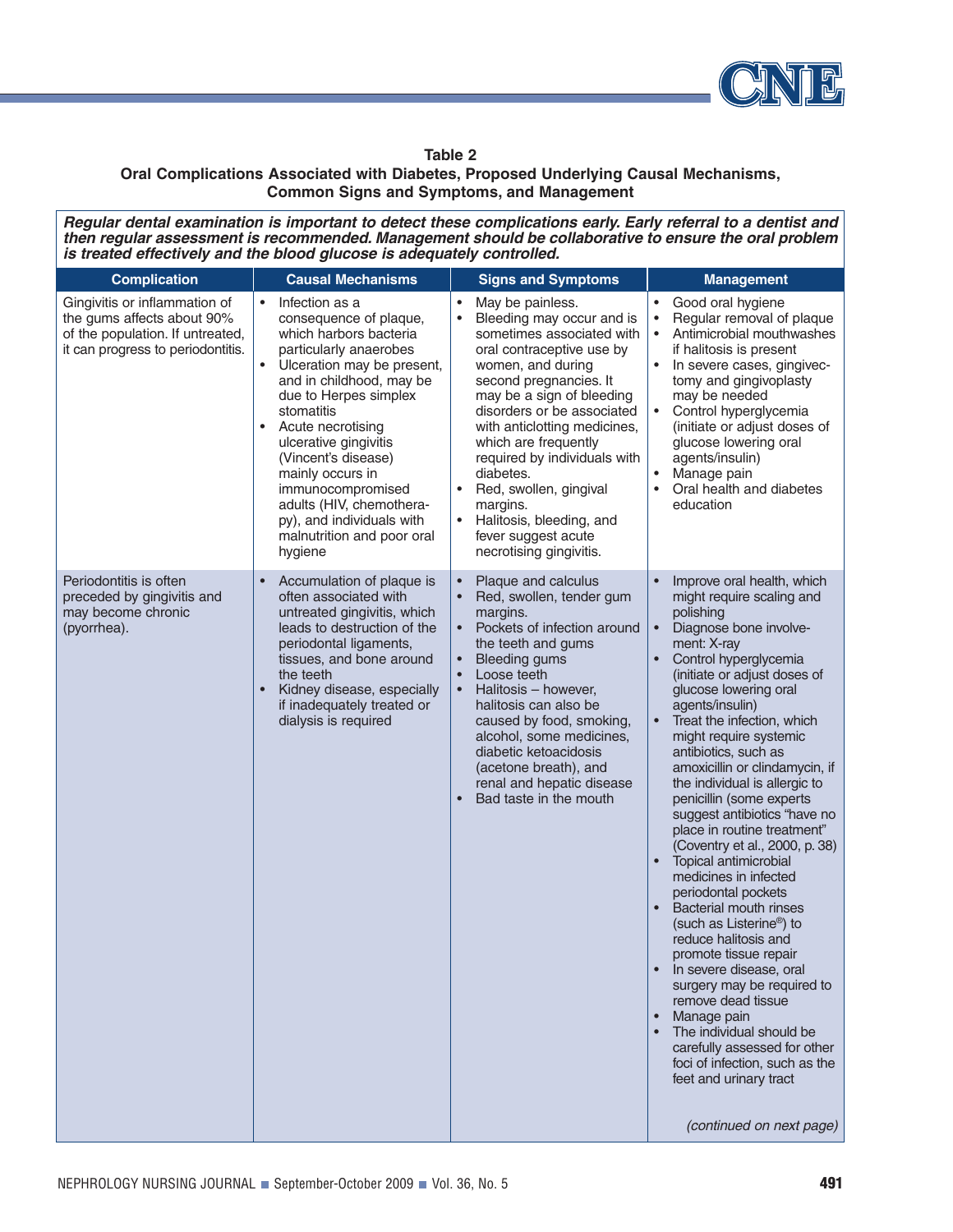| <b>Complication</b>                                                                     | <b>Causal Mechanisms</b>                                                                                                                                                                                                                                                                                                                                                                        | <b>Signs and Symptoms</b>                                                                                      | <b>Management</b>                                                                                                                                                                                                                                                                                                                                                                                                                                                                                                                                      |
|-----------------------------------------------------------------------------------------|-------------------------------------------------------------------------------------------------------------------------------------------------------------------------------------------------------------------------------------------------------------------------------------------------------------------------------------------------------------------------------------------------|----------------------------------------------------------------------------------------------------------------|--------------------------------------------------------------------------------------------------------------------------------------------------------------------------------------------------------------------------------------------------------------------------------------------------------------------------------------------------------------------------------------------------------------------------------------------------------------------------------------------------------------------------------------------------------|
| Periodontitis is often preced-<br>ed by gingivitis and may<br>become chronic (pyorrhea) |                                                                                                                                                                                                                                                                                                                                                                                                 |                                                                                                                | Ongoing management<br>$\bullet$<br>involves regular oral<br>self-care (cleaning teeth at<br>least BID and flossing, see<br>Table 3)<br>Regular dental<br>examination and teeth<br>cleaning<br>Replacing toothbrushes<br>every 3 to 4 months<br>Oral health and diabetes<br>education                                                                                                                                                                                                                                                                   |
| Candida is caused by the fun-<br>gus Candida albicans                                   | Side effect of<br>$\bullet$<br>medicines, including<br>antibiotics,<br>chemotherapy, and<br>antihistamines<br>$\bullet$<br>Other underlying<br>causes include<br>diabetes, illicit drug use,<br>malnutrition, low immunity<br>due to systemic disease,<br>side effect of some<br>medicines (such as antibi-<br>otics), inadequate diet,<br>increasing age, oral sex<br>with an infected partner | Glossitis<br>$\bullet$<br>Secondary to stomatitis<br>from ill-fitting dentures<br>Pain, if severe<br>$\bullet$ | Manage the underlying<br>cause<br>Oral hygiene<br>$\bullet$<br>Manage hyperglycemia by<br>commencing or adjusting<br>glucose-<br>lowering medicines<br>Refit dentures, if<br>necessary<br>Soak dentures in<br>antifungal medications<br>Local antifungal medicines<br>$\bullet$<br>(such as pastilles, lozenges,<br>rinses, or troches [nystatin,<br>clotrimazole, and<br>fluconazole])<br>Manage pain<br>Undertake a medicine<br>review to determine the<br>need for medicines that<br>contribute to candida<br>Oral health and diabetes<br>education |
| Burning mouth syndrome,<br>which is a chronic pain syn-<br>drome                        | $\bullet$<br>The causes are largely<br>idiopathic, but burning<br>mouth syndrome is<br>associated with chronic<br>hyperglycemia, hormone<br>therapy, neuropathy,<br>xeostomia, and candidiasis,<br>and can have a<br>psychological component                                                                                                                                                    | Burning sensation in the<br>$\bullet$<br>tongue, lips, and oral<br>cavity                                      | Manage the symptoms<br>Manage hyperglycemia by<br>commencing or adjusting<br>glucose lowering medicines<br>Review medicine regimen<br>Medicines, such as<br>benzodiazepenes, tricyclic<br>antidepressants, and<br>anticonvulsants, often<br>effectively relieve pain;<br>these medicines are also<br>used to manage diabetic<br>peripheral neuropathy and<br>are not necessarily<br>prescribed for depression<br>They can predispose the<br>individual to xerostomia<br>(continued on next page)                                                       |

#### **Table 2 (continued) Oral Complications Associated with Diabetes, Proposed Underlying Causal Mechanisms, Common Signs and Symptoms, and Management**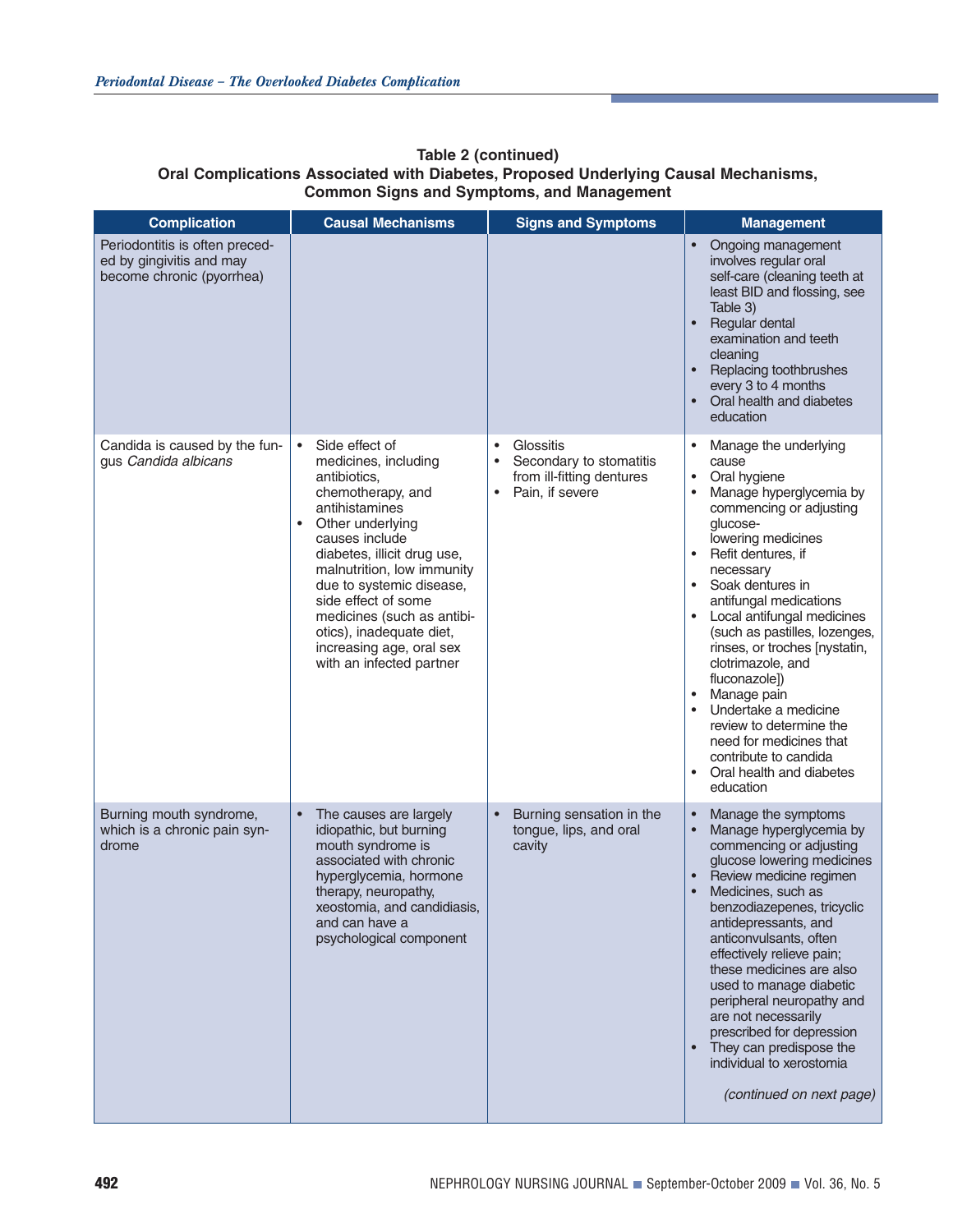

#### **Table 2 (continued) Oral Complications Associated with Diabetes, Proposed Underlying Causal Mechanisms, Common Signs and Symptoms, and Management**

| <b>Complication</b>                                                                                                                                                                                                                                                                             | <b>Causal Mechanisms</b>                                                                                                                                                                                                                                                                                                                                                                                                                                                                                                                                                                                                                                                          | <b>Signs and Symptoms</b>                                                                                                                                                                                                                                                                                                                                                                                                                                                           | <b>Management</b>                                                                                                                                                                                                                                                                                                                                                                                                                                                                                                       |
|-------------------------------------------------------------------------------------------------------------------------------------------------------------------------------------------------------------------------------------------------------------------------------------------------|-----------------------------------------------------------------------------------------------------------------------------------------------------------------------------------------------------------------------------------------------------------------------------------------------------------------------------------------------------------------------------------------------------------------------------------------------------------------------------------------------------------------------------------------------------------------------------------------------------------------------------------------------------------------------------------|-------------------------------------------------------------------------------------------------------------------------------------------------------------------------------------------------------------------------------------------------------------------------------------------------------------------------------------------------------------------------------------------------------------------------------------------------------------------------------------|-------------------------------------------------------------------------------------------------------------------------------------------------------------------------------------------------------------------------------------------------------------------------------------------------------------------------------------------------------------------------------------------------------------------------------------------------------------------------------------------------------------------------|
| Lichen planus is a chronic<br>inflammatory disease. It might<br>predispose people to oral<br>cancer                                                                                                                                                                                             | • The cause is largely<br>unknown<br>There is some evidence<br>$\bullet$<br>that it is a T-cell-mediated<br>autoimmune response,<br>which triggers apoptosis of<br>the oral epithelial cells<br>(Thornhill, 2001)                                                                                                                                                                                                                                                                                                                                                                                                                                                                 | White striations, plaques<br>$\bullet$<br>and/or papules on the oral<br>mucosa, tongue and gums<br>Redness<br>$\bullet$<br><b>Blisters</b><br>$\bullet$<br>Superinfection with<br>$\bullet$<br>Candida albicans can<br>occur                                                                                                                                                                                                                                                        | Topical or systemic steroid<br>medicines to control<br>redness, ulceration, and<br>pain<br>If systemic steroids are<br>$\bullet$<br>used, glucose-lowering<br>medicines/insulin may<br>need to be increased<br>because steroids cause<br>hyperglycemia<br>Manage pain<br>Oral health and diabetes<br>education                                                                                                                                                                                                          |
| Xerostomia - Reduction in<br>the amount or quality of<br>saliva; it can lead to<br>significant dental caries,<br>inflamed and cracked lips.<br>enlarged parotid glands,<br>mouth ulcers, oral candida,<br>infection in the salivary glands<br>(sialadenitis), halitosis, and<br>tooth abscesses | Xerostomia is associated<br>$\bullet$<br>with hyperglycemia and<br>high-sugar diets<br>$\bullet$<br>It is a common complica-<br>tion of systemic diseases,<br>head and neck radiation,<br>and some medications<br>• Dental caries can occur<br>when the proportion of<br>Streptococci mutans is<br>high compared to other<br>oral flora because<br>Streptococci mutans<br>adheres to the surface of<br>the teeth and produces a<br>greater amount of sugar<br>acids than other oral<br>bacteria<br>• The combination of high<br>levels of Streptococci<br>mutans, xerostomia,<br>hyperglycemia, and high-<br>sugar intake significantly<br>increases the risk of dental<br>caries | Difficulty eating, speaking,<br>$\bullet$<br>swallowing<br>Wearing dentures<br>$\bullet$<br>Denture-induced mouth<br>$\bullet$<br>ulcers<br>Tongue sticks to the palate<br>$\bullet$<br>or tongue depressor when<br>examining the oral cavity<br>Dysgeusia (taste<br>$\bullet$<br>disorders)<br>Glossodynia (painful<br>$\bullet$<br>tonque)<br>Increased need to drink<br>$\bullet$<br>water especially at night<br>Signs of Candida albicans<br>$\bullet$<br>and/or dental caries | Preventative dental care<br>Saliva substitutes, such as<br>xerolube, or prescription<br>medicines, such as pilo-<br>carpine<br>Avoiding hyperventilation,<br>smoking, and excess<br>lalcohol intake, which<br>exacerbate xerostomia<br>X-ray to determine bone<br>status may be indicated in<br>severe, long-standing dis-<br>ease<br>Treat dental caries<br>$\bullet$<br>Manage hyperglycemia by<br>commencing or adjusting<br>glucose lowering medi-<br>cines<br>Manage pain<br>Oral health and diabetes<br>education |

associated with long-term diabetes complications, such as atherosclerosis (Nichols, Fischer, Deliargyris, & Baldwin, 2001) and nephropathy (Choudhury & Luna-Salazar, 2008).

Research is currently underway to determine the strength of the association among periodontal disease, hypertension, heart disease, cerebrovascular disease, and low birth weight. Signs and symptoms of periodontal disease are shown in Table 1, and oral complications of diabetes and the relevant management strategies are shown in Table 2.

#### **Management**

Primary prevention is an essential management strategy. Effective prevention and management depends on patient self-care, which is facilitated by education about appropriate oral selfcare in a language and teaching style relevant to the individual. Key education messages are shown in Table 3. In addition, educating diabetes health professionals may also be needed to highlight the association between periodontal disease and diabetes. Prevention involves eating a healthy diet, which is essential to a healthy

nutritional and immune status, blood glucose and lipid management, and a healthy oral cavity. Self care also involves typical diabetes-related selfcare tasks, which are shown in Table 4.

Regular dental assessment and teeth cleaning is vital. Tooth brushing does not remove plaque that accumulates below the gum line; therefore, scaling and polishing may be needed (Coventry, Griffiths, Scully, & Tonetti, 2000). Currently, dental assessment is not included in most diabetes complication screening guidelines, but it should be.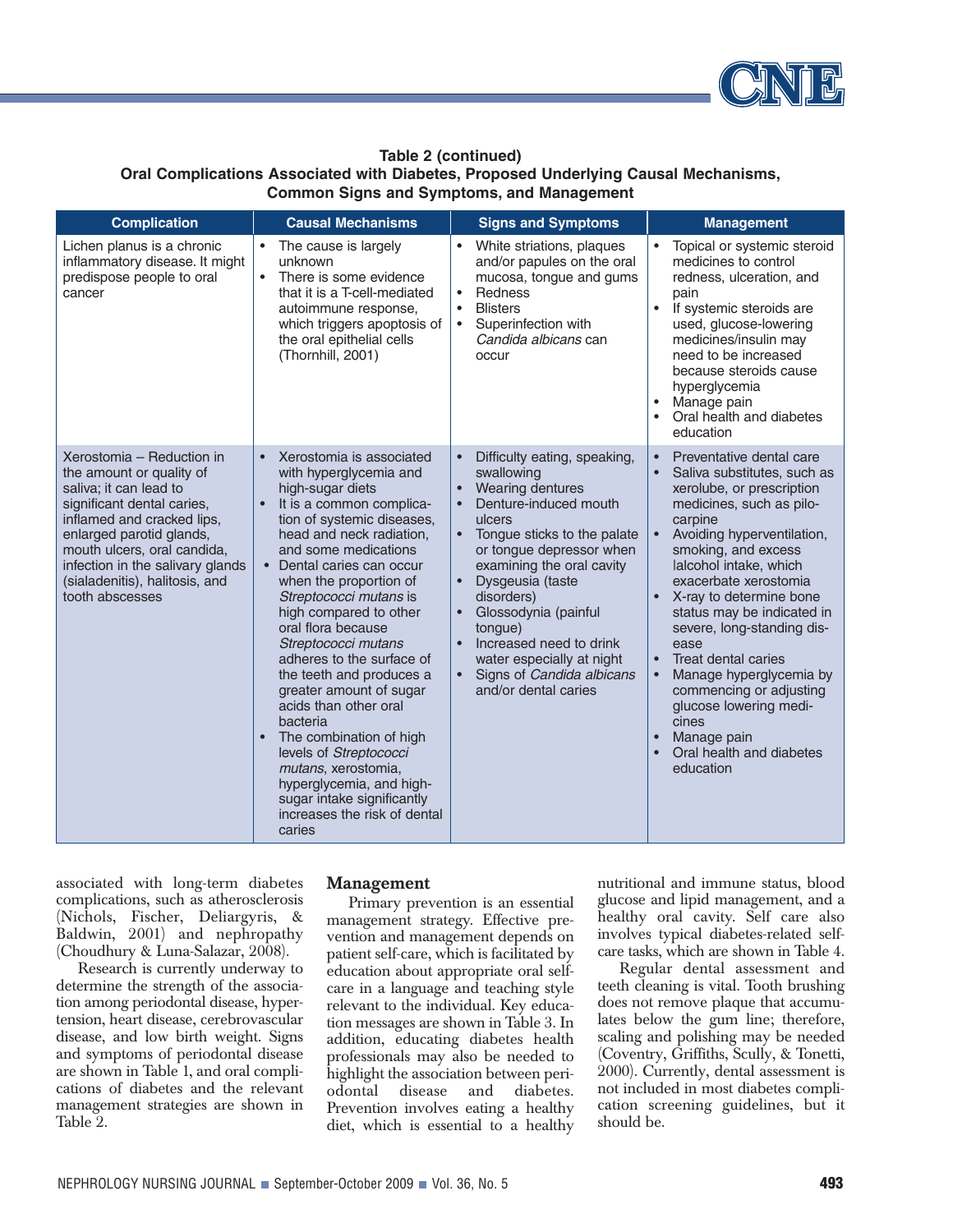#### **Table 3**

#### **Core Information about Oral Health Care for Individuals with Diabetes**

**This information should be part of comprehensive diabetes self-care education and general health care. General information about the importance of oral health care and diabetes self care should be offered to put the following information into context.**

#### **General Advice**

- 1. Bacteria can cause mouth infections and damage teeth and gums if plaque builds up.You can prevent plaque deposits and prevent mouth and gum disease by keeping diabetes under control and brushing your teeth and flossing every day. Infections in the mouth and gums can cause blood glucose to go high, and diabetes medicine doses may need to be increased until the infection settles down.
- 2. Ensure you have regular dental checks so any problems with your teeth can be detected early and treated.
- 3. Keep your blood glucose under control and visit your diabetes health professionals regularly. If your blood glucose level is persistently high, you are more likely to develop mouth and gum infections.

#### **Specific Advice about Dental Care**

#### **Brushing**

- 1. Choose a good quality toothbrush with soft nylon bristles with rounded ends on the bristles.
- 2. Change your toothbrush regularly (every 3 to 4 months). Consider using an electric or battery-operated toothbrush to help prevent gums from shrinking away from the teeth.
- Gently brush your teeth at least twice a day and after food consumption.
- 4. Use small, circular motions, as well as moving the toothbrush up and down, and clean all your teeth. Make sure you clean the front and the back surfaces of your teeth.Try not to scrub your teeth because it can damage the enamel and gums.
- 5. Gently brush your tongue.
- 6. Choose a good quality toothpaste that contains fluoride to help protect against tooth decay. Choose a specially formulated toothpaste if you have sensitive teeth.

#### **Flossing**

- 1. Choose a good quality dental floss.
- 2. Break off a piece of floss about 18 inches long.
- 3. Floss after brushing your teeth at least once a day.
- 4. Insert the dental floss between each pair of teeth in turn. Gently move the floss backward and forward from the bottom to the top of the tooth. Try not to snap the dental floss against the gums.
- 5. Rinse your mouth after flossing with an antibacterial mouth rinse (such as Listerine<sup>®</sup>).

#### **Seek a Dentist's Advice if You Notice:**

- Persistent bad breath.
- Bleeding.
- Pain.
- Red and/or swollen gums.
- Your dentures do not fit properly.
- You have difficulty eating.

Pay particular attention to your teeth if you are pregnant. Eat a healthy diet that contains adequate amounts of calcium and vitamin D, as well as care for your teeth and gums.

Health professionals can incorporate the following strategies into routine health care to highlight the importance of oral health. They should ask individuals with diabetes the following:

- When they last visited a dentist or had their teeth and oral cavity examined by a dentist.
- About their oral health, such as the presence of any signs and symptoms presented in Table 1, and their oral self-care practices, such as brushing and flossing.
- About the medicines they are taking and provide education about managing medicines that affect oral health.
- Ensure the person is referred to their family doctor and diabetes specialist for a review of their diabetes management regimen and medications, especially if they have  $Hb_{A1c}$  greater than 7% and/or hyperlipidemia, or are using medicines that affect oral health. Regular assessment, such as retinal examination and blood pressure, and laboratory tests, such as  $Hb_{A1c}$ , lipids, and renal function, are essential.
- Perform an oral examination within their competence and scope of practice, and/or refer to a dentist if indicated.
- Provide the individual with relevant education, such as the need for regular dental assessment and diabetes self-care education, and involve family and caregivers when relevant.
- Include oral health assessment in routine complication screening procedures. These should be undertaken at least annually but may be needed more frequently for some individuals (for example individuals with ESRD and retinopathy).

#### **Take Home Points**

Dental disease is associated with impaired glucose tolerance and diabetes mellitus. In turn, chronic hyperglycemia predisposes the individual to dental disease. Controlling blood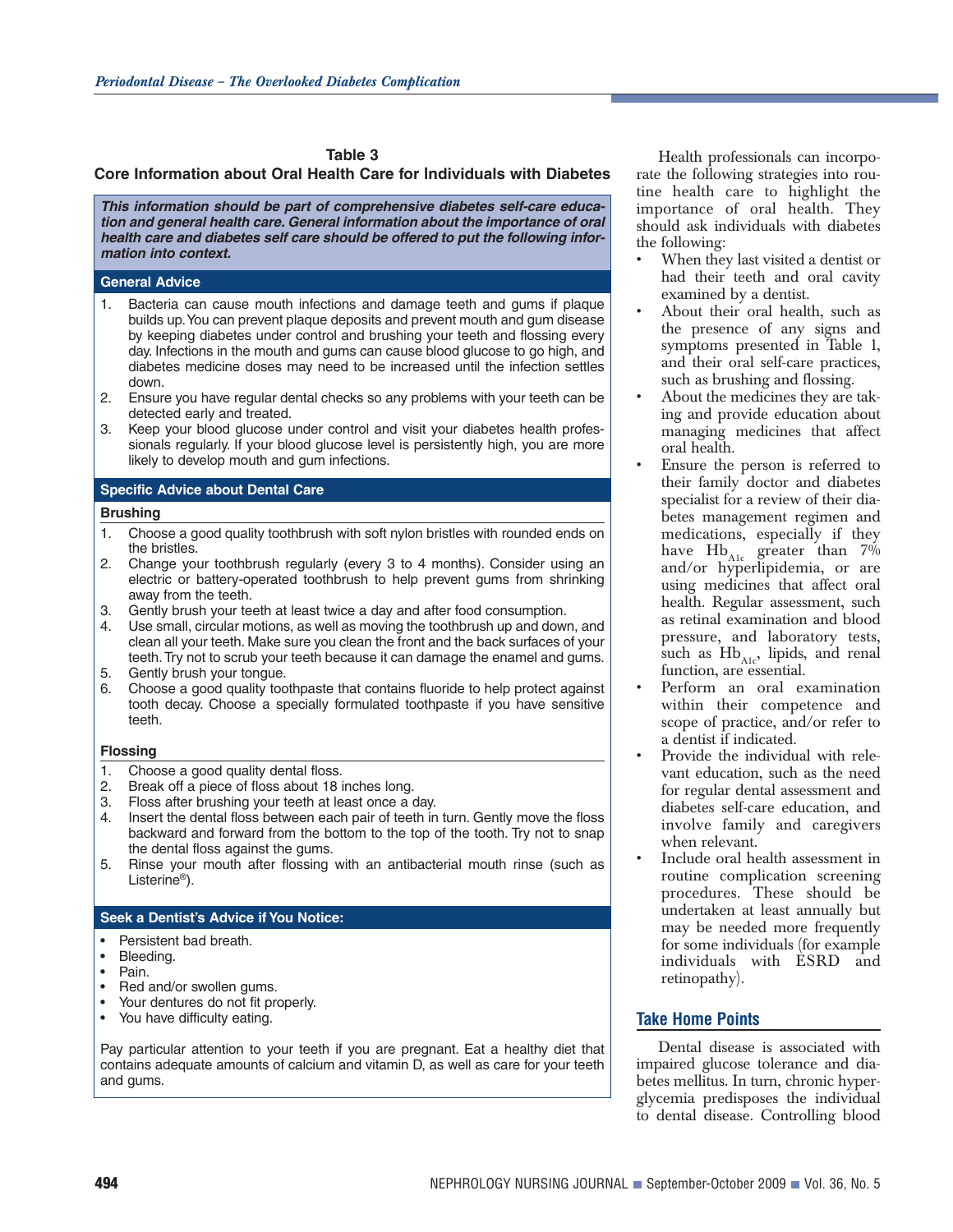

#### **Table 4 Diabetes-Related Self-Care Tasks**

**These tasks need to be undertaken at appropriate times, often three or more times per day, and be maintained for a lifetime. Self care is hard, constant work.**

- Eat a healthy, balanced diet.
- Undertake regular physical activity.
- Manage stress.
- Monitor blood glucose levels, usually several times a day, interpreting the results and using the information to maintain the blood glucose level in the target range.
- Monitor ketones during periods of hyperglycemia, which is often associated with illnesses, especially in those with type 1 diabetes.
- Manage medicines. Many people with type 2 diabetes are on more than 12 different medicines and multiple doses per day, and sometimes complex dose intervals. Thus, any extra medicines, such as antibiotics, complicate the regimen and increase the chances of interactions and medicine mismanagement.
- Manage illnesses. Diabetes self care can be an added burden during illness.
- Prevent and manage hypoglycemic events.
- Perform foot care.
- Attend appointments with health professionals.

glucose reduces the risk of dental disease. Individuals with diabetes and health professionals have a key role in effective prevention and management of dental disease. Diabetes education and oral health education are essential to effective prevention and management. They are a holistic integrated approach to care and effective communication among health professionals and patients.

#### **References**

- Andersen, C., Flyvbjerg, K., & Holmstrup, P. (2007). Periodonitis is associated with aggravation of prediabetes in Zucker rats. *Journal of Periodontology, 78*(3), 559-565.
- Brownlee, M. (1995). The pathological implications of protein glycation. *Clinical Investigation in Medicine, 18*(4), 275-281.
- Choudhury, D., & Luna-Salazar C. (2008). Preventative healthcare in chronic kidney disease and end-stage renal disease. *Nature Clinical Practice Nephrology, 4*(4), 194-206.
- Coventry, J., Griffiths, G., Scully, C., & Tonetti, M. (2000). Periodontal disease. *British Medical Journal, 321*(7252), 36-39.
- Danesh, J., Collins, R., Appleby, P., & Peto, R. (1998). Factor in periodontal disease and oral health problems.

*Journal of the American Medical Association, 79*, 1477-1482.

- Hammes, H-P., Alt, A., Niwa, T., Clausen, J., Bretzel, R., Brownlee, M., et al. (1999). Differential accumulation of advanced glycation and products in the course of diabetic retinopathy. *Diabetologia, 42*(6), 728-736.
- Iacopino, A. (2001). Periodontitis and diabetes interrelationships: Role of inflammation. *Annals of Periodontology, 6*(1), 125-137.
- Lalla, E., Lamster, I., Drury, S., Fu, C., & Schmidt, A. (2000). Hyperglycaemia, glycoxidation and receptor for advanced glycation endproducts: Potential mechanisms underlying diabetic complications, including diabetes-associated periodontitis. *Periodontology, 23,* 50-62.
- Löe, H. (1993). Periodontal disease: The sixth complication of diabetes mellitus. *Diabetes Care, 16*(1), 329-344.
- Nashimura, F., Soga, Y., Iwamoto, Y., Kudo, C., & Murayama, Y. (2005). Periodontal disease as part of insulin resistance syndrome in diabetic patients. *Journal of the International Academy of Periodontology, 7*(1), 16-20.
- Nichols, T., Fischer, T., Deliargyris, E., & Baldwin, A. (2001). Role of nuclear factor-kappa B (NF-kappa B) in inflammation, periodontitis and atherogenesis. *Annals of Periodontology, 6*(1), 20-29.
- Southerland, J., Taylor, G., & Offenbacher, S. (2005). Diabetes and periodontal infection: Making the connection. *Clinical Diabetes, 23*(4), 171-178.
- Takeda, K., & Akira, S. (2005). Toll-like receptors in innate immunity. *International Immunology, 17*(1), 1-14.
- Thornhill, M. (2001). Immune mechanisms in oral lichen planus. *Acta Odontology of Scandinavia, 59*(3),174- 177.
- Wells, H.G. (1915). *Bealby Part VIII: How Bealby explained.* As cited in Gaither, C., & Cavazox-Gaither, A. (Eds.), *Medically speaking: A dictionary of quotations on dentistry, medicine and nursing* (p. 75). Philadelphia: Institute of Physics Publishing.
- Wild, S., Roglic, G., Green, A., Sicree, R., & King, H. (2004). Global prevalence of diabetes: Estimates for the year 2000 and projections for 2030. *Diabetes Care, 27*(5),1047-1053.
- Zimmet, P., Alberti, G., Kaufman, E. Tajima, N., Silink, M., Arslanian, S., et al. (2007) The metabolic syndrome in children and adolescents – IDF consensus report. *Paediatric Diabetes, 8,* 299-306.